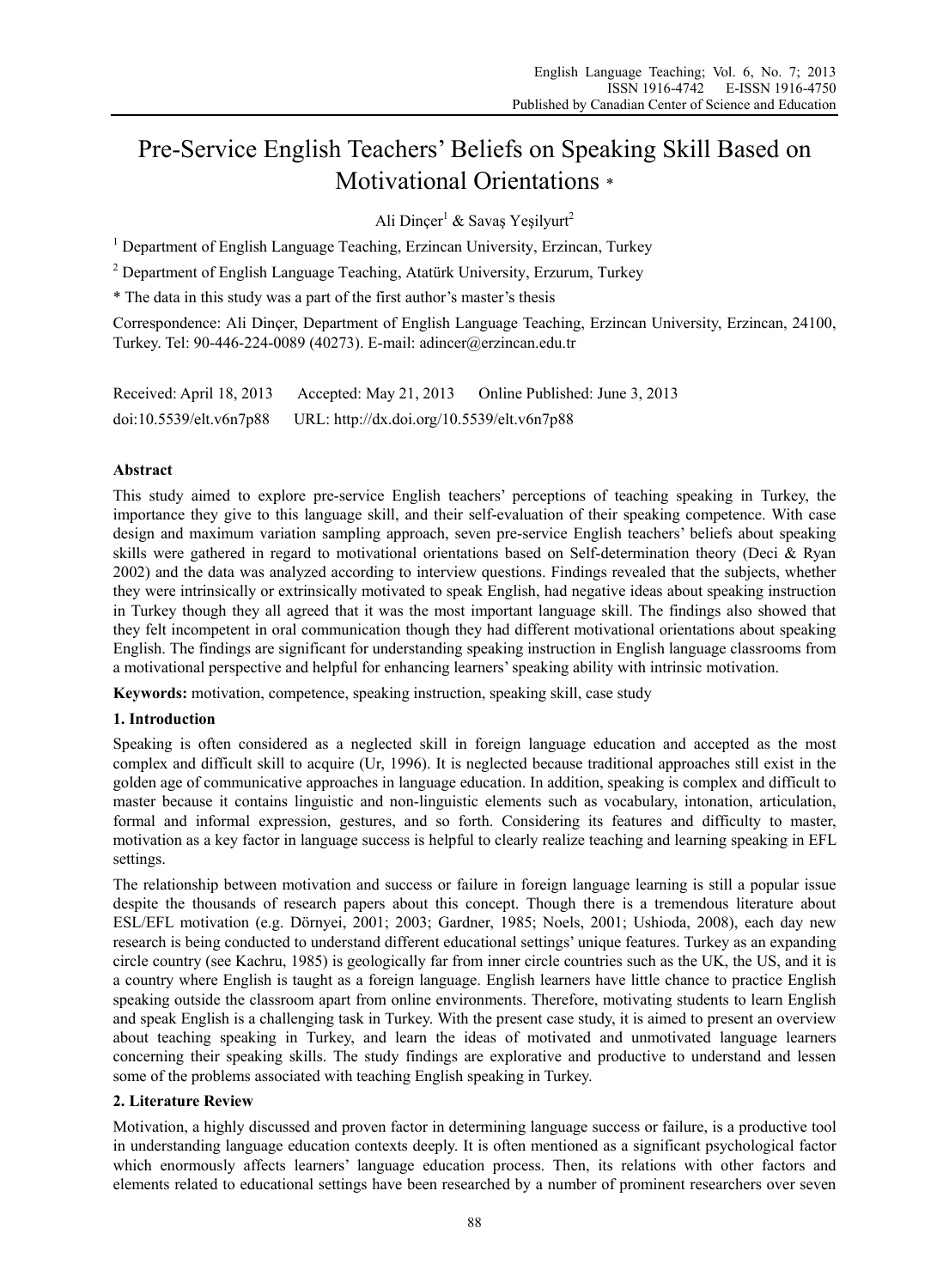decades. In sum, the studies researching motivation in second and foreign language environments mentioned many motivation theories such as the socio-educational model, self-determination theory, and put motivation into different categories such as instrumental or integrative, and intrinsic or extrinsic types. The studies generally reveal that students who are intrinsically or integratively motivated to learn a language are better at language performance and achievement (e.g. Dörnyei, 2003; Gardner, 1985).

Whether for intrinsic reasons such as personal happiness and motivation, or extrinsic reasons such as grade, money, fame, using English to communicate orally is one of the sources of motivation, and the primary motivation of a foreign language learner is to be able to converse with speakers of that language (MacIntyre, Clement, Dornyei, & Noels, 1998, Zhang, 2009). In addition, knowing a language is usually perceived as speaking that language in daily life effectively, and people who know the language are referred to as "speakers" of that language, as if speaking included all other kinds of knowing; and many if not most foreign language learners are primarily interested in learning to speak (Ur, 1996, p. 120).

Despite the fact that speaking can be named as one of the primary motivational resources, and students learning English mostly desire to master English speaking skill among the four major language skills (e.g. Kaçar & Zengin, 2009; Kim, 1999; Songsiri, 2007), speaking ability is underestimated in foreign language learning contexts and taught with old-fashioned teacher-centred approaches. Teachers taught speaking with the audio-lingual method by forcing students to memorize and repeat conversations from the textbooks for many years. What they did not realize was that the textbook conversations were not realistic and not similar to everyday English in conversations. When educators realized the importance of interaction between speakers in language learning, they turned their views to more modern approaches such as the communicative language teaching method and created content-, task- based teaching methods and activities in the classroom (Nunan, 2003). In spite of the modernization and change in teaching speaking, because of the dominance of traditional approaches in language learning and problems stemming from educational settings especially in EFL contexts, many learners are far away from using language at an adequate communication level.

The current status quo of teaching and learning English at an adequate communication level in Turkey is similar to the situation of China, Thailand, and Japan. Studies conducted in these countries (e.g. Dwyer, & Heller-Murphy, 1996; Khamkhien, 2010; Liu, 2005; Zhang, 2009) addressed the fact that though lots of time, effort, money have been spent and teaching and learning materials used for the improvement of language education, an average language learner who has taken hundreds of hours of English courses over 10 years of his/her formal and informal education, is still far from speaking English effectively and does not have the courage to initiate a conversation with foreigners in English. Thus, students learn mute English, a dead language and they turn themselves into mute English learners by learning a non-existing language in daily life (Dinçer, Yeşilyurt, & Göksu, 2012).

Although there are many studies including teaching language skills, there are few studies (e.g. Aydın, 1999; Gençoğlu, 2011; Güney, 2010; İşisağ & Demirel, 2010; Özsevik, 2010; Paker & Höl, 2012) dealing specifically with speaking education in Turkey. Most studies about teaching English in the Turkish context generally mention the inadequacy of language teaching and treat language skills as a whole. The main problems in language classrooms in Turkey are generally about out-branch teachers, traditional methods, material inefficacy, low course hours, and negative affective factors. No doubt, these highly cited problems are related with all language learning process and specially speaking skill. Studies related to speaking skill in EFL contexts summarize the main difficulties which make learners reticent and silent in the classrooms as follows: problems stemming from the learning environment, the teacher, content knowledge, affective factors, materials and contextual factors (Güney, 2010). More specifically, the fear of speaking in front of the class, feeling inferior in the class, demotivation to speak English, grammar-based classroom practice, not listening to English much, and lack of autonomy hinder speaking proficiency in Turkey.

The study which is looking at speaking instruction from pre-service EFL teachers' viewpoints accepts intrinsic motivation as a primary impetus to acquire speaking ability and uses motivation as a key psychological factor to improve learners' English speaking skill. It aims to investigate speaking skill from students' perspectives with a qualitative approach and gives pedagogical advice in light of the findings.

## **3. Methodology**

One of the qualitative research designs, the case study, which is the most widely used approach in qualitative studies (Gall, Gall, & Borg, 2003), and which helps researchers to understand a phenomenon in-depth regardless of the numbers of contexts and subjects for the study (McMillan & Schumacher, 2006) was adopted in the study. From Yin (2003)'s case study designs, multiple-case design with embedded unit of analysis was accepted as a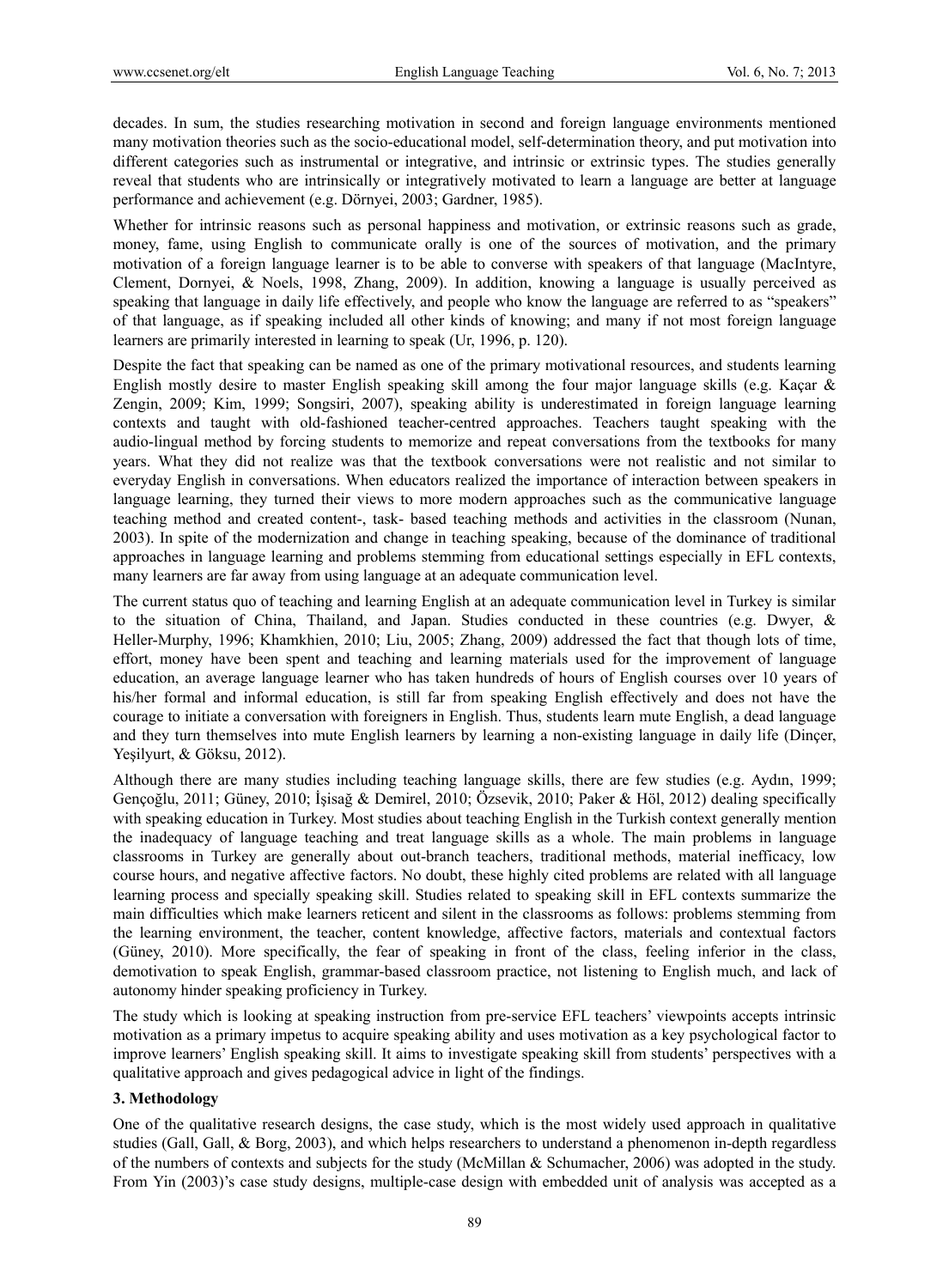model. Therefore, pre-service ELT students' beliefs about speaking instruction and skill in an EFL context were analyzed in regard to motivational factors. With maximum variation sampling method from purposeful sampling strategies, it is deeply analyzed how speaking skill is seen and understood among different motivationally orientated students. Then, 7 pre-service ELT students being intrinsically, extrinsically motivated and amotivated were determined, and their beliefs on speaking skill were collected with interviews and analyzed descriptively.

# *3.1 Subjects*

Subjects of the study were comprised of 3 intrinsically motivated, 2 extrinsically motivated and 2 amotivated or unmotivated students who participated in speaking courses in preparatory and first classes of a Turkish university's ELT department. Four of the subjects were female and the rest were male and their age range was 18 to 22.

#### *3.2 Instruments*

Instruments in the study are a speaking motivation scale (SMS) adapted from various studies (e.g. Noels, Pelletier, Clément, & Vallerand, 2000; Yeşilyurt, 2008) by the researchers and an interview form.

SMS is a five point-likert scale having 31 items and used to determine interviewees having different motivational orientations such as intrinsic motivation, extrinsic motivation, and amotivation, and it is prepared according to a motivation theory, Self-determination theory (Deci & Ryan, 2002). This instrument was used for just determination of the study group.

The interview form includes three semi-structured questions each of which followed by the expression "Please explain!" During the interview, follow-up questions were asked to uncover students' opinions.

#### *3.3 Data Collection and Analysis*

Data collection procedures include two sections. The first part is about the determination of interviewees and the second part is about the collection of interview data.

Firstly, a consent form including the SMS and voluntary interview section was distributed to a number of EFL pre-service teachers, and the data of the 59 students who fully completed the scale and accepted to be orally interviewed by the first researcher, were analysed with the statistics programme, SPSS 17. After the analysis, the 7 interviewees having different motivational orientations such as intrinsic, extrinsic and amotivation were determined.

Interviews were conducted face to face and one by one in Turkish to allow students to express their thoughts easily and these were recorded via a recorder. The interviewees' average duration for answering three questions was approximately 10 minutes. The interview recordings were transcribed and translated from Turkish to English. In this process, translate-retranslate method was adopted and retranslations were made from English to Turkish and Turkish to English by the authors. Lastly, according to accordance between translations, English translations were agreed and a third expert who is a native speaker of English checked the use of everyday expressions. Answers given to interview questions were descriptively analyzed and presented in tables related to the interview questions.

# **4. Findings**

Research findings are presented under three sub-sections based on the interview questions.

## *4.1 Teaching Speaking in Turkey*

Frequencies and percentages of students' answers to the first interview question *"Do you think that instruction on English speaking ability in the Turkish education system is satisfactory?"* is shown in Table 1.

| Question-1            | <b>Beliefs</b> |     |
|-----------------------|----------------|-----|
| Q1-General Beliefs    | Adequate       |     |
| on Speaking Education | Inadequate     | 100 |

Table 1. Frequencies and percentages on O1

Table 1 shows that all the subjects think that teaching speaking in the Turkish education system is inadequate and they believe that speaking skill is ignored in primary and high schools, and they have negative ideas about the situation of teaching speaking in state schools.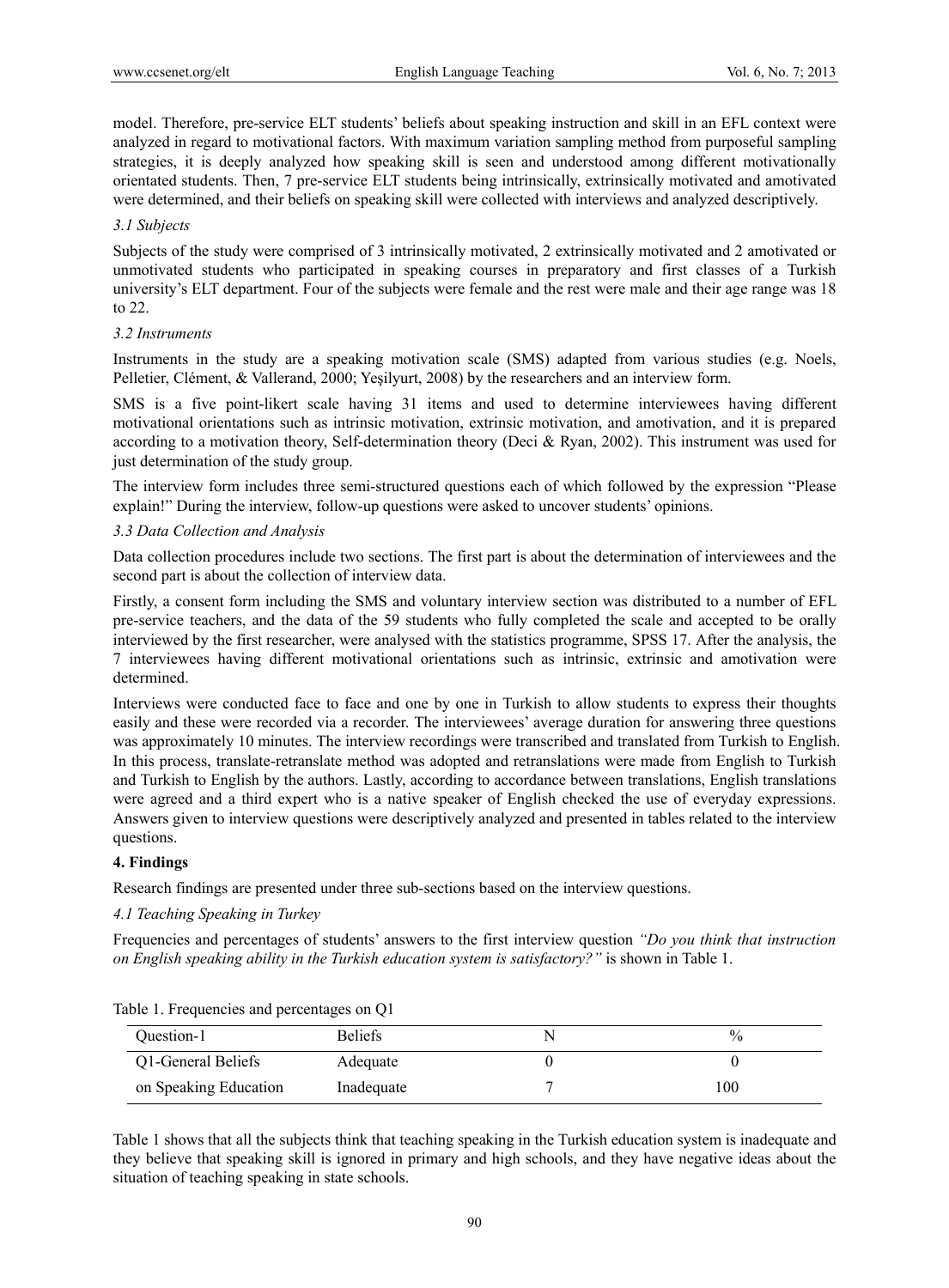One of the subjects, S3 accepting the inadequacy of teaching speaking in state schools said *"It is not easy to define the whole education, but I can say that good education has not been given to students until they enter universities."* Another subject, S1 added *"… I do not think that there are lots of people speaking English adequately in Turkey... In my opinion, a person who has graduated from a high school should speak English at least at a basic communication level, but this education can be supported only in English based high schools."* 

The students believe that their teachers did not adopted a communicative approach and speaking skill was ignored in their school years. On this issue, S2 said *"...Instruction and practice activities about speaking ability are given at university. Instruction in this way is almost non-existent in primary and high school years."*  Expressing similar ideas with other subjects, the subject S4 said that English teachers in state schools still adopt grammar- based teaching strategies and added *"Every year students are taught the same topics and the same rules. English is mostly related to grammar knowledge…."*

The subjects generally expressed negative ideas about the situation of teaching speaking in Turkey and agreed that the skill of speaking is often disregarded in formal education institutions. This situation is the result of several problems such as out-branch teachers, strict curricula, teaching the same topics and grammar rules repeatedly, paper-based examinations, little chance to practice, and so forth. In sum, no matter whether they are motivated or unmotivated to speak English, all subjects agree that speaking instruction is neglected in state schools and it is only developed in university education in Turkey.

*4.2 The Placement of Speaking among Four Macro Language Skills* 

Frequencies and percentages of students' answers to the second question *"Of all four language skills (listening, speaking, writing and reading), in which order do you put the importance of speaking skill in language learning, and why?"* are shown in Table 2.

| Question-2                                                                 | Place | $\%*$ |
|----------------------------------------------------------------------------|-------|-------|
| Q2-Placement of Speaking 1.<br>in Four Basic Language $2$<br><b>Skills</b> |       | 57.12 |
|                                                                            |       | 14.28 |
|                                                                            |       |       |
|                                                                            |       | 28.56 |

Table 2. Frequencies and percentages on Q2

Not. \*Values do not add to 100 % due to rounding.

Students' answers to the question are diverse as shown in the table. This finding can be related to students' being motivated or unmotivated to speak. Most of them (57.12 %) place the skill of speaking first while the others (42.84 %) place the other skills first. Some of the reasons why they place speaking in first, second and fourth place are as follow:

*"I think speaking ability covers other skills and speaking the language is a sign of our English knowledge. Speaking shows the degree of a person's level of education."* S4

S1 articulated *"A good level of speaking ability comes first. In our daily lives, I estimate that nearly 90 percent of our communication takes place by speaking. Mostly we transfer our ideas with utterances and we have not enough time to express our ideas in conversation."*

Believing that speaking is the second important skill coming after the skill of writing, S2 said *"I do not believe that one can speak English without having good knowledge of writing and grammar."* 

S3 and S7 said that no one could speak the language without having the other three skills and added that listening, reading and writing were more important than learning speaking for accurate communication. S7 said *"… Because, to speak, we firstly listen and learn how to pronounce sounds. After then, we reinforce the acquired knowledge with reading and writing skills."*

Dividing the four language skills and thinking of them separately is not an easy task as they are actively related to each other but modern language teaching mostly focuses on communicative–oriented language teaching approaches and emphasizes oral communication. Getting ideas about the importance of language skills from motivated and unmotivated students who are studying at language teaching departments can be helpful in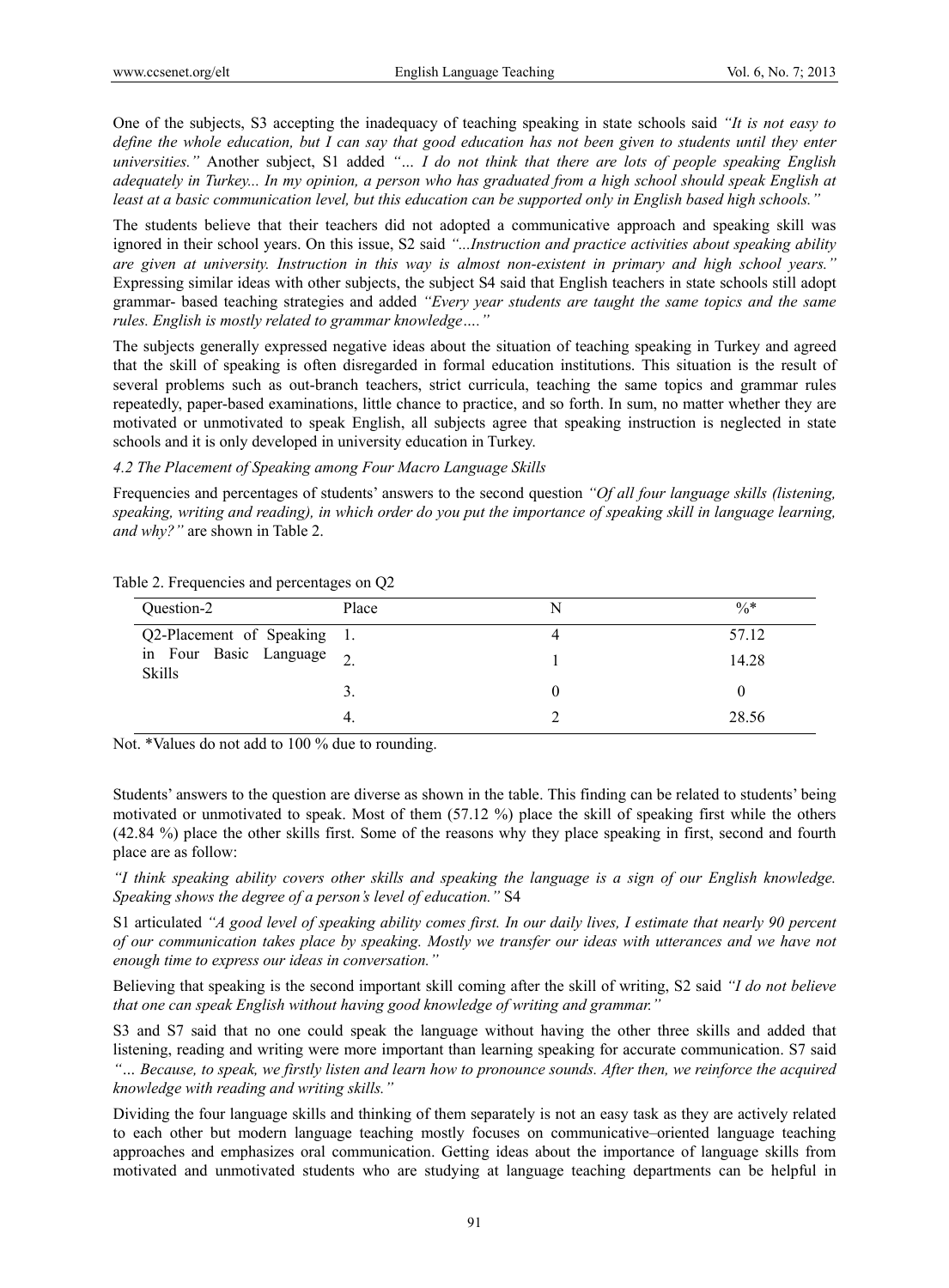obtaining ideas about future language teachers.

*4.3 General Competency in English Speaking Ability* 

Frequencies and percentages of the responses to the third question *"Do you believe that you are competent in English speaking?"* are shown in Table 3.

Table 3. Frequencies and percentages on Q3

| Question-3                           | <b>Beliefs</b> | $\frac{0}{0}$ |
|--------------------------------------|----------------|---------------|
| Self-evaluation on Adequate<br>$O3-$ |                |               |
| <b>Speaking Ability</b>              | Inadequate     | 100           |

Students' ideas on whether they are competent or not in speaking English show that none of them feel competent enough. Some of the reasons why they do not feel competent are as follow:

*"As I was not taught in my primary and high school years, I need time. ... I came to university without a good level of preparedness."* S4

Another student, S2 said *"I started to practice English only at university and this is too late to get fluency."*

S6 emphasized how affective factors influence speaking ability and said *"There are some factors which originate from the self such as inhibition, being afraid of making mistakes, etc. To overcome these negative thoughts, we need time."* 

In general, the subjects feel incompetent in speaking English; this is the result of inadequate teaching practices in primary and high school years in Turkey. Besides, some of them expressed the idea that their English speaking proficiency was better than their classmates and they participated in speaking activities a lot though they felt incompetent in oral communication. They had prior negative experiences in their former education. In addition, they know that gaining speaking accuracy and fluency comes with practice and time, then they are hopeful to promote their speaking skill and gain competency.

## **5. Discussion**

The study findings revealed that all the participants whether motivated or amotivated declared that teaching English speaking skill was inadequate in the Turkish education system. They explained their reasons by mentioning the deficiencies mostly related to the education system of Turkey and their course teachers such as lack of instructional practice activities in formal education, strict curricula in primary and high schools, traditional teaching methods, paper-based examinations, out-branch teachers, instruction of the same topics, and little chance to speak. Turkey has experienced significant developments in education policies and gone through reforms from the introduction of English in Turkey to today depending on Turkey's changing economic and political aims such as to be a part of the European Union (see Doğançay-Aktuna & Kızıltepe, 2005; Kırkgöz; 2007; 2009). Thanks to educational reforms and changes in Turkish education policy, the above stated problems which hinder speaking proficiency have been lessened and communicative language teaching approach has become a central point in all levels of English education after revisions (see MEB; 2006, 2013). But as stated in the studies of Kırkgöz (2009) and Sarıçoban & Sarıçoban (2012), there is still a discrepancy between the developments and educational policies and objectives in Turkey. When this existing inconsistency is realized, the changes in Turkey's prevailing foreign language education policy will be more effective and coherent in the progress of teaching English (Kırkgöz, 2009).

Students' ideas about the importance of speaking skill among the four language skills are diverse; this diversity is associated with the students' motivational orientations and students' feeling competent/incompetent in speaking. Students who have low engagement and proficiency believe that speaking is the least important skill and it comes after listening, writing and reading. Students who place speaking first generally think that speaking is a sign of knowing a language and it is the most important skill in daily communication. The other subjects think that ability in listening, reading and writing compose the speaking skill and efficient ability in these skills helps learners to speak accurately. The reason for this diversity can be related to motivational orientations of students as well. Students who are motivated to gain speaking competency for intrinsic and extrinsic reasons such as for pleasure, personal development, pride, reward are more likely to feel the importance of an activity than unmotivated or amotivated ones who are not interested in speaking activities and do not care about speaking English. Amotivated students experience feelings of incompetence and they do not recognize the importance of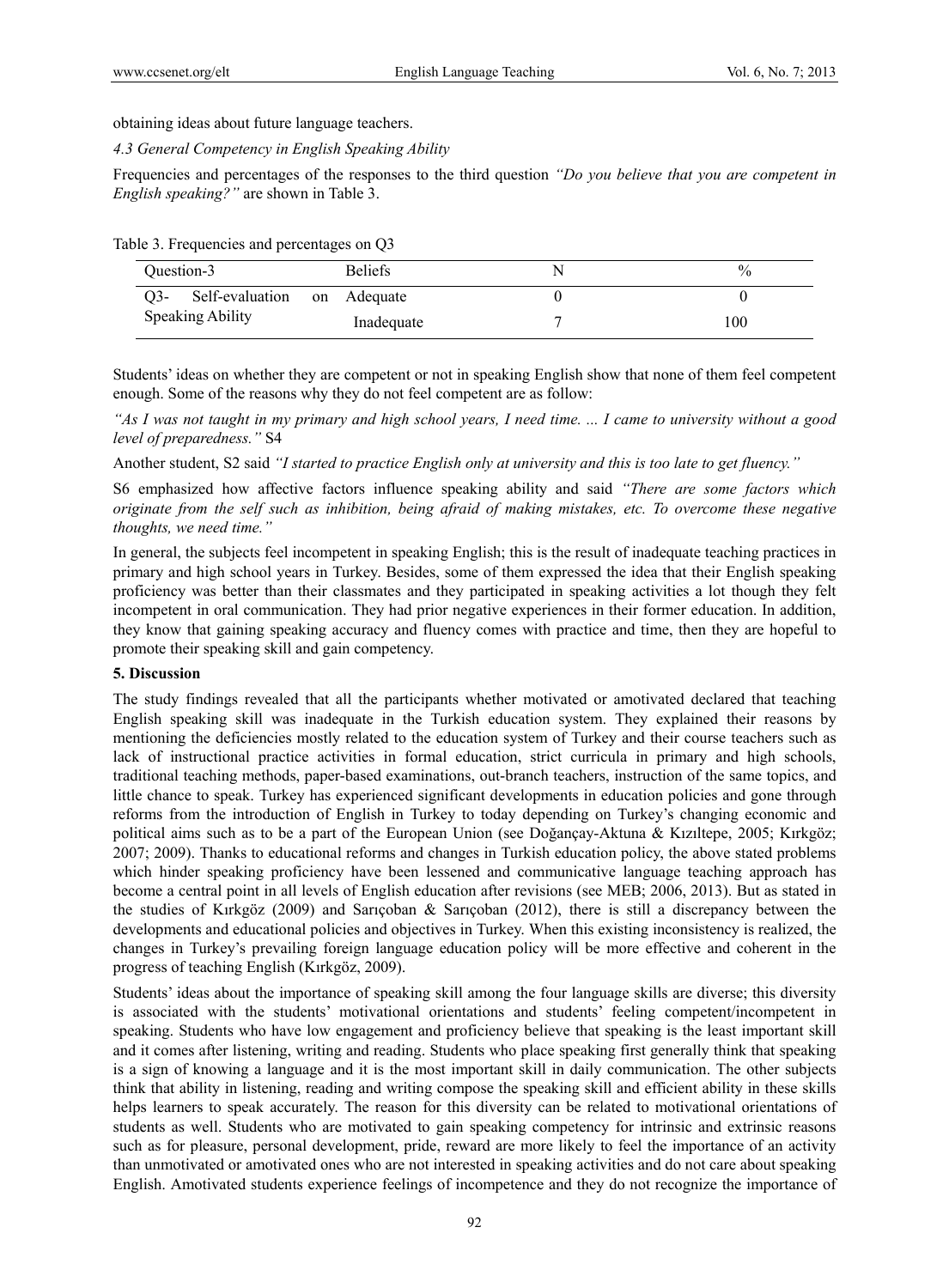an activity. In other words, these can be related to links between motivation and cognition which reveal that motivational factors such as goals, values, efficacy beliefs, and control beliefs can be effective on students' mental concepts (Eccles & Wigfield, 2002). In addition, self-concepts and motivation are associated with each other, and perceptions about one's abilities and competences effect motivation (Ďuricová, 2009).

Students' self-assessment about their speaking ability was generally negative and they expressed themselves as incompetent speakers. Few of them said that, compared to other students, they had a better position both in participating in speaking activities and speaking English. The reasons for their negative feelings are generally related to prior language learning experiences in the education system. Almost all the subjects said that speaking skill is emphasized in their university lives but they were not taught effectively during their primary and high school years. Hopefully, all students are aware that gaining fluency in speaking takes time and they think they can master oral communication in the future. Besides, some students underestimate their speaking proficiency though they are really good speakers. Feeling competent or incompetent is mostly about self-perceptions about actual proficiency in English. The reason of the underestimation can stem from speaking anxiety and motivation. According to MacIntyre, Noels, & Clément (1997), "self-derogation" is seen in more anxious students, and these students have a tendency to underestimate their actual competence to speak. However, Ames (1990) focusing on the relationship between motivation and confidence, claims that learners who have negative thoughts about their competency avoid taking responsibility to succeed and even underestimate their performance when they do well.

# **6. Suggestions**

Solving problems related to teaching speaking skill in an EFL context is not an easy task because some of the problems are closely associated with the Turkish education system and English teachers. In spite of the developments in the education system (e.g. adopting communicative approach, focusing on primary English teaching, applying Common European Framework (CEF)), teachers cannot update and adapt themselves easily to new education objectives and they experience problems in applying instructional practices related to teaching speaking in language classrooms in Turkey. Therefore, to lessen the gap between educational policy and teachers' existing knowledge, classroom applications of the communicative approach, activities related to teaching speaking comprising of all primary, secondary, high school, and university level English teaching should be introduced to teachers with different educational activities such as in-service teaching trainees, workshops, seminars, conferences, webinars.

Considering the study findings and students' self-reports on teaching speaking, to enhance learners' speaking skill and get them to speak in the class, the following suggestions related to the research can also be offered for teachers. They should use different methods and speaking activities in the class and lessen their speaking time and increase learners' speaking duration. They should refrain from only paper-based examinations and add listening and speaking skills to exams. They should teach language functions in discourse, which helps students master fluency and accuracy in speaking. In this way, students can gain linguistic competency which is a prerequisite for better speaking. Besides this instructional advice, teachers should acknowledge affective sides of learners and try to create an autonomy-supportive environment by supporting an anxiety-free classroom climate. They should listen to students' ideas and give them chances to choose speaking topics. They should intrinsically motivate learners to participate in the course by caring about their interests and needs. Therefore, teachers can cure students' negative self-assessments about their competencies, encourage them to attain personal intrinsic goals in learning and motivate them for long-term speaking achievement.

#### **References**

Ames, C. (1990). Motivation: What teachers need to know. *Teachers College Record, 91*(3), 409-421.

- Aydın, B. (1999). A study of the sources of foreign language classroom anxiety in speaking and writing classes (Unpublished Ph.D. dissertation). Anadolu University, Eskişehir, Turkey.
- Deci, E. L., & Ryan, R. M. (2002). *Handbook of self-determination research.* Rochester: The University of Rochester Press.
- Dinçer, A., Yeşilyurt, S., & Göksu, A. (2012). Promoting speaking accuracy and fluency in foreign language classrooms: A closer look at English speaking classrooms. *Erzincan University Journal of Erzincan Faculty of Education, 14*(1), 97-108.

Doğançay-Aktuna, S., & Kızıltepe. Z. (2005). English in Turkey. *World Englishes, 24*(2), 253-265. http://dx.doi.org/10.1111/j.1467-971X.2005.00408.x

Dörnyei, Z. (2001). *Teaching and researching motivation.* Harlow, England: Pearson Education Limited.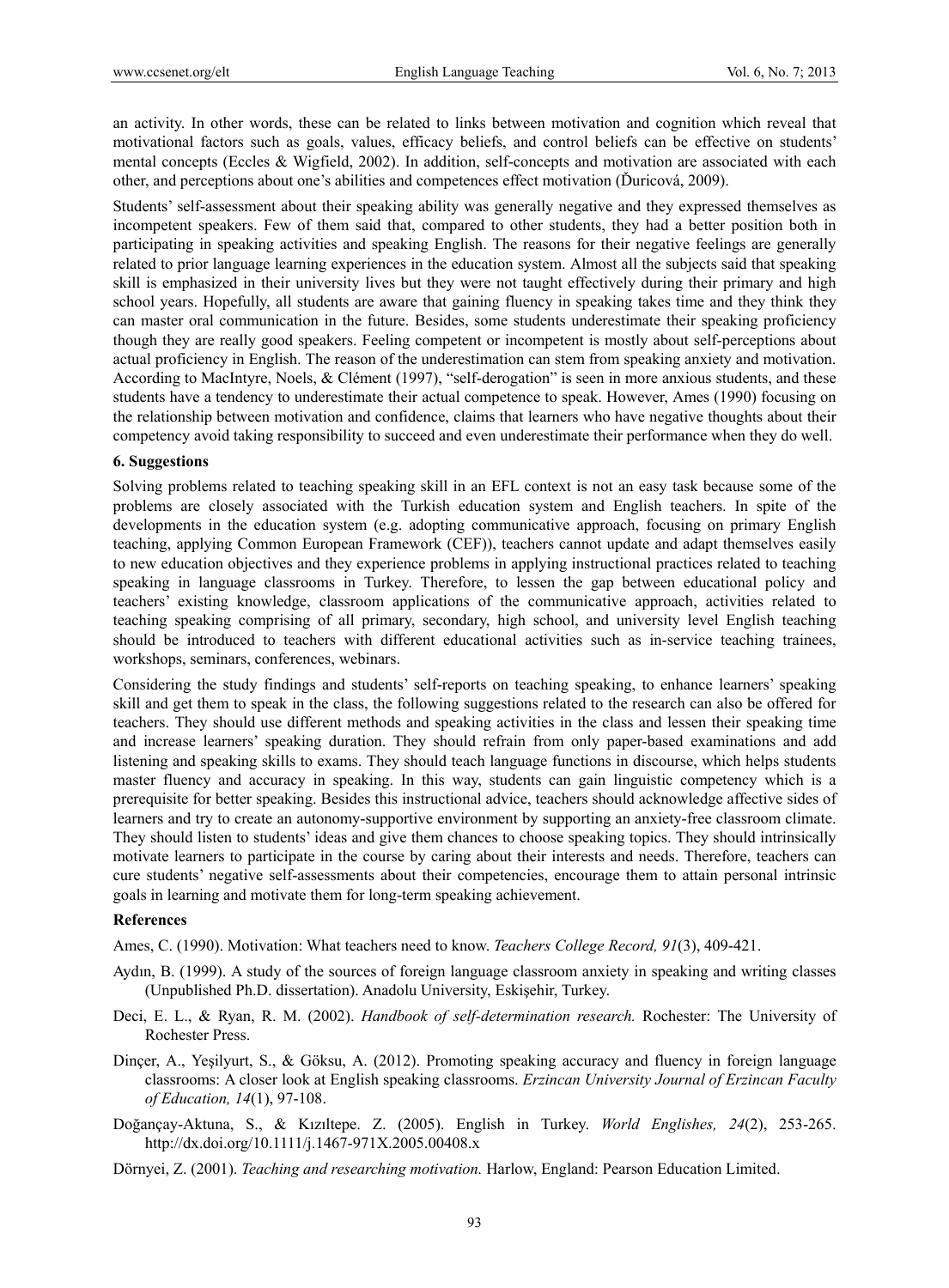- Dörnyei, Z. (2003). Attitudes, orientations, and motivations in language learning: Advances in theory, research, and applications. *Language Learning, 53*(1), 3-32. http://dx.doi.org/10.1111/1467-9922.53222
- Ďuricová, L. (2009). Self-concept of university students and their motivation. *The New Educational Review, 17,* 264-275.
- Dwyer, E., & Heller-Murphy, A. (1996). Japanese learners in speaking classes. *Edinburgh Working Papers in Applied Linguistics, 7,* 46-55.
- Eccles, J. S., &Wigfield, A. (2002). Motivational beliefs, values, and goals. *Annual Review of Psychology, 53,* 109-132. http://dx.doi.org/10.1146/annurev.psych.53.100901.135153
- Gall, M. D., Gall, J. P., & Borg, W. T. (2003). *Educational research* (7th ed.). White Plains, NY: Pearson Education.
- Gardner, R. C. (1985). *Social psychology and second language learning: The role of attitudes and motivation.* London: Edward Arnold.
- Gençoğlu, G. (2011). Improving adult efl learners' speaking skills through strategies-based instruction (Unpublished master's thesis). Çukurova University, Adana, Turkey.
- Güney, İ. (2010). An investigation into the causes of speaking problems experienced by learners of English at tertiary level (Unpublished master's thesis). Çanakkale Onsekiz Mart University, Çanakkale, Turkey.
- İşisağ, K. U., & Demirel, Ö. (2010). The use of the Common European Framework of Reference for languages on developing the dpeaking skills. *Science and Education, 35*(156), 190-204.
- Kachru, B. B. (1985). Standards, codification and sociolinguistic realism: The English language in the outer circle. In R. Quirk, & H. G. Widdowson (Eds.), *English in the world: Teaching and learning the language and literature* (pp. 11-30). Cambridge: Cambridge University Press.
- Kaçar, I. G., & Zengin, B. (2009). İngilizceyi yabancı dil olarak öğrenenlerin dil öğrenme ile ilgili inançları, öğrenme yöntemleri, dil öğrenme amaçları ve öncelikleri arasındaki ilişki: Öğrenci boyutu. *Journal of Language and Linguistic Studies, 5*(1), 55-89.
- Khamkhien, A. (2010). Teaching English speaking skills and English speaking tests in the Thai context: A reflection from Thai perspective. *English Language Teaching, 3*(1), 184-190.
- Kırkgöz, Y. (2007). English language teaching in Turkey: Policy changes and their implementations. *Regional Language Centre Journal, 38*(2), 216-228.
- Kırkgöz, Y. (2009). Globalization and English language policy in Turkey. *Educational Policy, 23(5)*, 663-684. http://dx.doi.org/10.1177/0895904808316319
- Kim, D. (1999). Improving English speaking accuracy and fluency: Applications within a Korean EFL setting. *Journal of English Language Teaching, 11,* 153-175.
- Liu, M. (2005). Reticence in oral English language classrooms: A case study in China. *TESL Reporter, 38*(1), 1-16.
- MacIntyre, P. D., Clement, R. Dornyei, Z., & Noels, K. A. (1998). Conceptualizing willingness to communicate in a L2: A situational model of L2 confidence and affiliation. *The Modern Language Journal, 82*, 545-562.
- MacIntyre, P. D., Noels, K. A., & Clément, R. (1997). Biases in self-ratings of second language proficiency: The role of language anxiety. *Language Learning, 47*(2), 265-287. http://dx.doi.org/10.1111/0023-8333.81997008
- McMillan, J. H., & Schumacher, S. (2006). *Research in education: Evidence-based inquiry* (6th ed.). New York: Pearson.
- MEB T. C. Milli Eğitim Bakanlığı [Republic of Turkey, Ministry of National Education]. (2006). *İlköğretim İngilizce dersi (4, 5, 6, 7 ve 8. sınıflar) öğretim programı* [English language curriculum for primary education (grades 4, 5, 6, 7 and 8)]. Ankara, Turkey. Retrieved from http://ttkb.meb.gov.tr/program2.aspx/program2.aspx?islem=1&kno=31
- MEB -T. C. Milli Eğitim Bakanlığı [Republic of Turkey, Ministry of National Education]. (2013). *İlköğretim kurumlari (ilkokullar ve ortaokullar) İngilizce dersi (2, 3, 4, 5, 6, 7 ve 8. siniflar) öğretim programi* [English language curriculum for primary and secondary education (grades 2, 3, 4, 5, 6, 7 and 8]. Ankara, Turkey. Retrieved from http://ttkb.meb.gov.tr/program2.aspx/program2.aspx?islem=1&kno=214